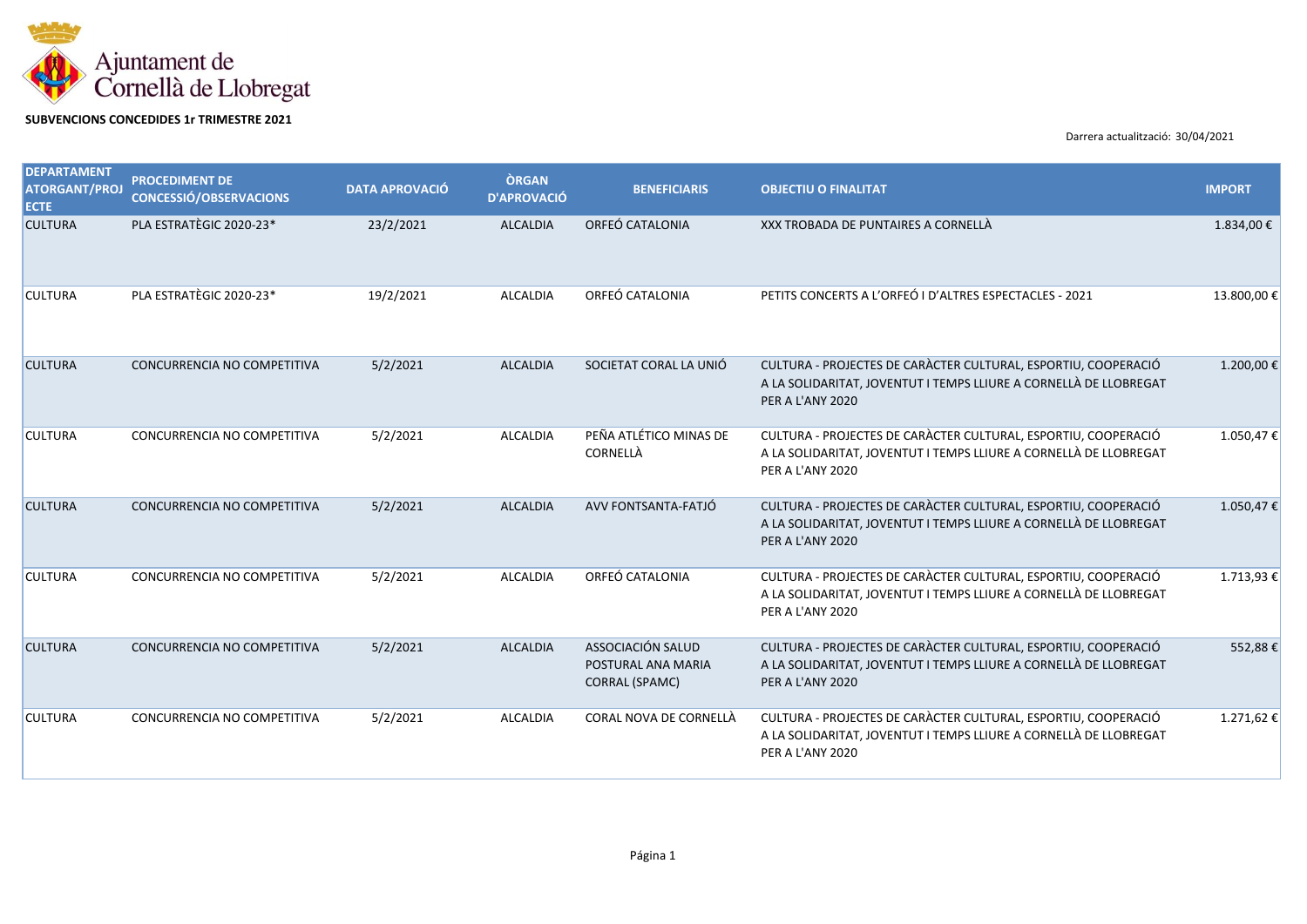| <b>CULTURA</b> | CONCURRENCIA NO COMPETITIVA | 5/2/2021 | <b>ALCALDIA</b> | AVV CASC ANTIC                                                           | CULTURA - PROJECTES DE CARÀCTER CULTURAL, ESPORTIU, COOPERACIÓ<br>A LA SOLIDARITAT, JOVENTUT I TEMPS LLIURE A CORNELLÀ DE LLOBREGAT<br>PER A L'ANY 2020                            | 1.050,47€ |
|----------------|-----------------------------|----------|-----------------|--------------------------------------------------------------------------|------------------------------------------------------------------------------------------------------------------------------------------------------------------------------------|-----------|
| <b>CULTURA</b> | CONCURRENCIA NO COMPETITIVA | 5/2/2021 | <b>ALCALDIA</b> | CENTRE INFANTIL I JUVENIL<br><b>MOWGLI</b>                               | CULTURA - PROJECTES DE CARÀCTER CULTURAL, ESPORTIU, COOPERACIÓ<br>A LA SOLIDARITAT, JOVENTUT I TEMPS LLIURE A CORNELLÀ DE LLOBREGAT<br>PER A L'ANY 2020                            | 2.487,96€ |
| <b>CULTURA</b> | CONCURRENCIA NO COMPETITIVA | 5/2/2021 | <b>ALCALDIA</b> | <b>FUTUR</b>                                                             | ASSOCIACIÓ CULTURAL GENT I CULTURA - PROJECTES DE CARÀCTER CULTURAL, ESPORTIU, COOPERACIÓ<br>A LA SOLIDARITAT, JOVENTUT I TEMPS LLIURE A CORNELLÀ DE LLOBREGAT<br>PER A L'ANY 2020 | 1.000,00€ |
| <b>CULTURA</b> | CONCURRENCIA NO COMPETITIVA | 5/2/2021 | ALCALDIA        | <b>CLUB D'AMICS DEL</b><br>FERROCARRIL                                   | CULTURA - PROJECTES DE CARÀCTER CULTURAL, ESPORTIU, COOPERACIÓ<br>A LA SOLIDARITAT, JOVENTUT I TEMPS LLIURE A CORNELLÀ DE LLOBREGAT<br>PER A L'ANY 2020                            | 800,00€   |
| <b>CULTURA</b> | CONCURRENCIA NO COMPETITIVA | 5/2/2021 | <b>ALCALDIA</b> | <b>CREAR UN MUSEU DE</b><br><b>MATEMÀTIQUES A</b><br>CATALUNYA           | ASSOCIACIÓ PER PROMOURE I CULTURA - PROJECTES DE CARÀCTER CULTURAL, ESPORTIU, COOPERACIÓ<br>A LA SOLIDARITAT, JOVENTUT I TEMPS LLIURE A CORNELLÀ DE LLOBREGAT<br>PER A L'ANY 2020  | 1.180,00€ |
| <b>CULTURA</b> | CONCURRENCIA NO COMPETITIVA | 5/2/2021 | <b>ALCALDIA</b> | <b>CENTRO ANDALUZ BLAS</b><br>INFANTE DE CORNELLÀ DE<br>LLOBREGAT        | CULTURA - PROJECTES DE CARÀCTER CULTURAL, ESPORTIU, COOPERACIÓ<br>A LA SOLIDARITAT, JOVENTUT I TEMPS LLIURE A CORNELLÀ DE LLOBREGAT<br>PER A L'ANY 2020                            | 1.216,34€ |
| <b>CULTURA</b> | CONCURRENCIA NO COMPETITIVA | 5/2/2021 | <b>ALCALDIA</b> | DANSA I RITME                                                            | CULTURA - PROJECTES DE CARÀCTER CULTURAL, ESPORTIU, COOPERACIÓ<br>A LA SOLIDARITAT, JOVENTUT I TEMPS LLIURE A CORNELLÀ DE LLOBREGAT<br>PER A L'ANY 2020                            | 608,17€   |
| <b>CULTURA</b> | CONCURRENCIA NO COMPETITIVA | 5/2/2021 | <b>ALCALDIA</b> | <b>CENTRO CULTURAL</b><br>RECREATIVO EXTREMEÑO LA<br>SEGARRA DE CORNELLÀ | CULTURA - PROJECTES DE CARÀCTER CULTURAL, ESPORTIU, COOPERACIÓ<br>A LA SOLIDARITAT, JOVENTUT I TEMPS LLIURE A CORNELLÀ DE LLOBREGAT<br>PER A L'ANY 2020                            | 939,90€   |
| <b>CULTURA</b> | CONCURRENCIA NO COMPETITIVA | 5/2/2021 | <b>ALCALDIA</b> | ASOCIACIÓN POETAS DE<br>CORNELLÀ                                         | CULTURA - PROJECTES DE CARÀCTER CULTURAL, ESPORTIU, COOPERACIÓ<br>A LA SOLIDARITAT, JOVENTUT I TEMPS LLIURE A CORNELLÀ DE LLOBREGAT<br>PER A L'ANY 2020                            | 663,46€   |
| <b>CULTURA</b> | CONCURRENCIA NO COMPETITIVA | 5/2/2021 | <b>ALCALDIA</b> | ASOCIACIÓN CULTURAL<br>EN CATALUNYA                                      | CULTURA - PROJECTES DE CARÀCTER CULTURAL, ESPORTIU, COOPERACIÓ<br>ANDALUZA HIJOS DE PARADAS A LA SOLIDARITAT, JOVENTUT I TEMPS LLIURE A CORNELLÀ DE LLOBREGAT<br>PER A L'ANY 2020  | 400,00€   |
| <b>CULTURA</b> | CONCURRENCIA NO COMPETITIVA | 5/2/2021 | <b>ALCALDIA</b> | FEDERACIÓN DE<br>ASSOCIACIONES DE VECINOS<br>DE CORNELLÀ - FAVCO         | CULTURA - PROJECTES DE CARÀCTER CULTURAL, ESPORTIU, COOPERACIÓ<br>A LA SOLIDARITAT, JOVENTUT I TEMPS LLIURE A CORNELLÀ DE LLOBREGAT<br>PER A L'ANY 2020                            | 1.105,76€ |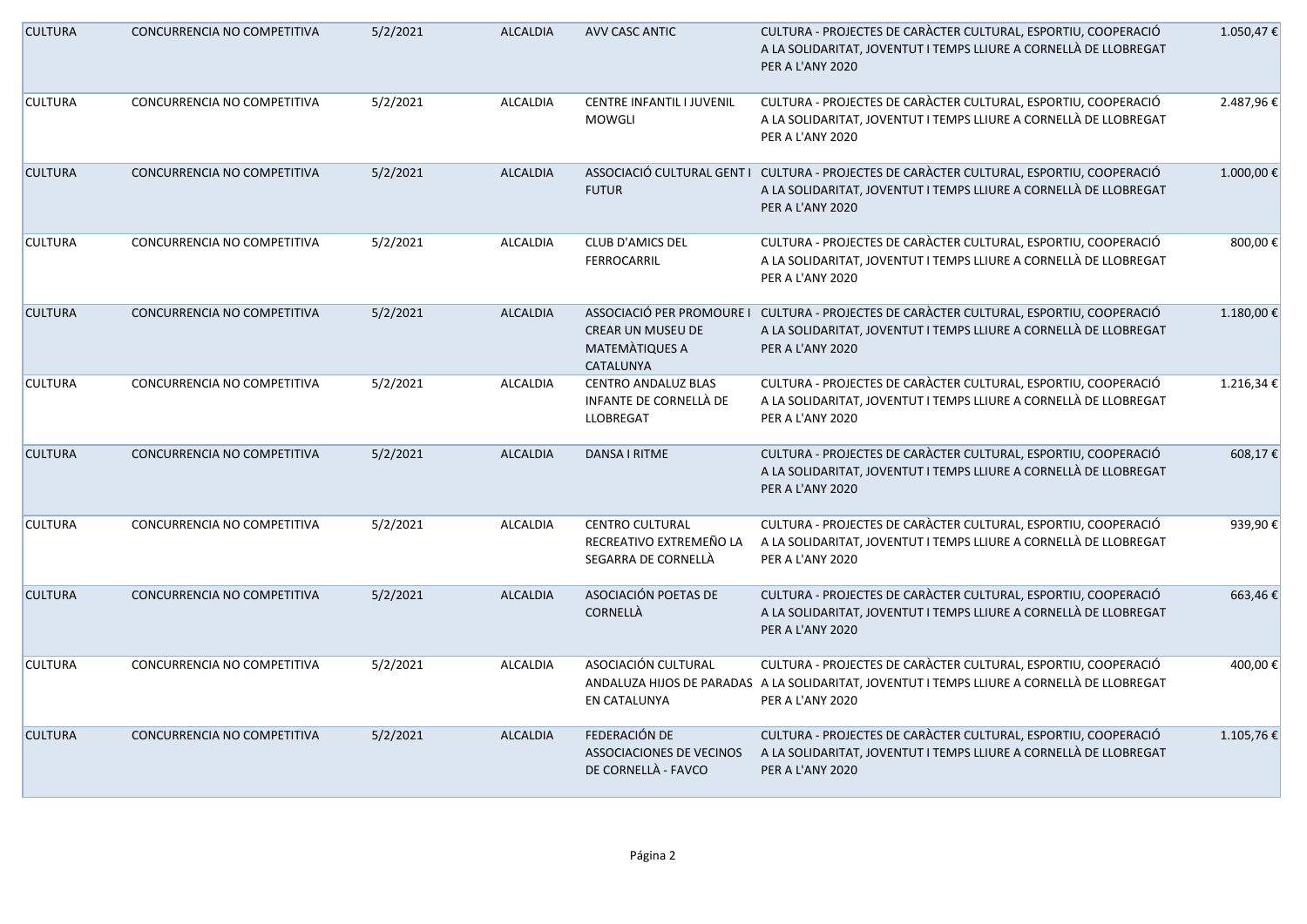| <b>CULTURA</b> | CONCURRENCIA NO COMPETITIVA | 5/2/2021 | ALCALDIA        | ASSOCIACIÓN CULTURAL<br>GALEGA ROSALÍA DE CASTRO                  | CULTURA - PROJECTES DE CARÀCTER CULTURAL, ESPORTIU, COOPERACIÓ<br>A LA SOLIDARITAT, JOVENTUT I TEMPS LLIURE A CORNELLÀ DE LLOBREGAT<br><b>PER A L'ANY 2020</b>     | 1.935,08€ |
|----------------|-----------------------------|----------|-----------------|-------------------------------------------------------------------|--------------------------------------------------------------------------------------------------------------------------------------------------------------------|-----------|
| <b>CULTURA</b> | CONCURRENCIA NO COMPETITIVA | 5/2/2021 | <b>ALCALDIA</b> | <b>FOMENT DE CULTURA</b><br>POPULAR DE CORNELLÀ                   | CULTURA - PROJECTES DE CARÀCTER CULTURAL, ESPORTIU, COOPERACIÓ<br>A LA SOLIDARITAT, JOVENTUT I TEMPS LLIURE A CORNELLÀ DE LLOBREGAT<br>PER A L'ANY 2020            | 587,90€   |
| <b>CULTURA</b> | CONCURRENCIA NO COMPETITIVA | 5/2/2021 | <b>ALCALDIA</b> | ASSOCIACIÓ GRUP VOCAL<br>ZETZÀNIA                                 | CULTURA - PROJECTES DE CARÀCTER CULTURAL, ESPORTIU, COOPERACIÓ<br>A LA SOLIDARITAT, JOVENTUT I TEMPS LLIURE A CORNELLÀ DE LLOBREGAT<br>PER A L'ANY 2020            | 995,18€   |
| <b>CULTURA</b> | CONCURRENCIA NO COMPETITIVA | 5/2/2021 | <b>ALCALDIA</b> | <b>CORAL AURIA</b>                                                | CULTURA - PROJECTES DE CARÀCTER CULTURAL, ESPORTIU, COOPERACIÓ<br>A LA SOLIDARITAT, JOVENTUT I TEMPS LLIURE A CORNELLÀ DE LLOBREGAT<br>PER A L'ANY 2020            | 1.271,62€ |
| <b>CULTURA</b> | CONCURRENCIA NO COMPETITIVA | 5/2/2021 | <b>ALCALDIA</b> | ELS DIABLES DE CORNELLÀ                                           | CULTURA - PROJECTES DE CARÀCTER CULTURAL, ESPORTIU, COOPERACIÓ<br>A LA SOLIDARITAT, JOVENTUT I TEMPS LLIURE A CORNELLÀ DE LLOBREGAT<br>PER A L'ANY 2020            | 950,45€   |
| <b>CULTURA</b> | CONCURRENCIA NO COMPETITIVA | 5/2/2021 | <b>ALCALDIA</b> | ASSOCIACIÓN CULTURAL<br>FEMENINA JUANA DE ARCO<br>FONTSANTA-FATJÓ | CULTURA - PROJECTES DE CARÀCTER CULTURAL, ESPORTIU, COOPERACIÓ<br>A LA SOLIDARITAT, JOVENTUT I TEMPS LLIURE A CORNELLÀ DE LLOBREGAT<br>PER A L'ANY 2020            | 715,08€   |
| <b>ESPORTS</b> | CONCURRENCIA NO COMPETITIVA | 5/2/2021 | <b>ALCALDIA</b> | CLUB TRIATLÓ CORNELLÀ                                             | FOMENT DE L'ESPORT - PROJECTES DE CARÀCTER CULTURAL, ESPORTIU,<br>COOPERACIÓ A LA SOLIDARITAT, JOVENTUT I TEMPS LLIURE A CORNELLÀ<br>DE LLOBREGAT PER A L'ANY 2020 | 1.706,82€ |
| <b>ESPORTS</b> | CONCURRENCIA NO COMPETITIVA | 5/2/2021 | <b>ALCALDIA</b> | <b>CORNELLÀ ATLETIC</b>                                           | FOMENT DE L'ESPORT - PROJECTES DE CARÀCTER CULTURAL, ESPORTIU,<br>COOPERACIÓ A LA SOLIDARITAT, JOVENTUT I TEMPS LLIURE A CORNELLÀ<br>DE LLOBREGAT PER A L'ANY 2020 | 5.484,84€ |
| <b>ESPORTS</b> | CONCURRENCIA NO COMPETITIVA | 5/2/2021 | ALCALDIA        | CD ALMEDA                                                         | FOMENT DE L'ESPORT - PROJECTES DE CARÀCTER CULTURAL, ESPORTIU,<br>COOPERACIÓ A LA SOLIDARITAT, JOVENTUT I TEMPS LLIURE A CORNELLÀ<br>DE LLOBREGAT PER A L'ANY 2020 | 5.458,06€ |
| <b>ESPORTS</b> | CONCURRENCIA NO COMPETITIVA | 5/2/2021 | <b>ALCALDIA</b> | BASQUET FEMENÍ CORNELLÀ                                           | FOMENT DE L'ESPORT - PROJECTES DE CARÀCTER CULTURAL, ESPORTIU,<br>COOPERACIÓ A LA SOLIDARITAT, JOVENTUT I TEMPS LLIURE A CORNELLÀ<br>DE LLOBREGAT PER A L'ANY 2020 | 4.381,97€ |
| <b>ESPORTS</b> | CONCURRENCIA NO COMPETITIVA | 5/2/2021 | <b>ALCALDIA</b> | CLUB NATACIÓ CORNELLÀ                                             | FOMENT DE L'ESPORT - PROJECTES DE CARÀCTER CULTURAL, ESPORTIU,<br>COOPERACIÓ A LA SOLIDARITAT, JOVENTUT I TEMPS LLIURE A CORNELLÀ<br>DE LLOBREGAT PER A L'ANY 2020 | 5.331,92€ |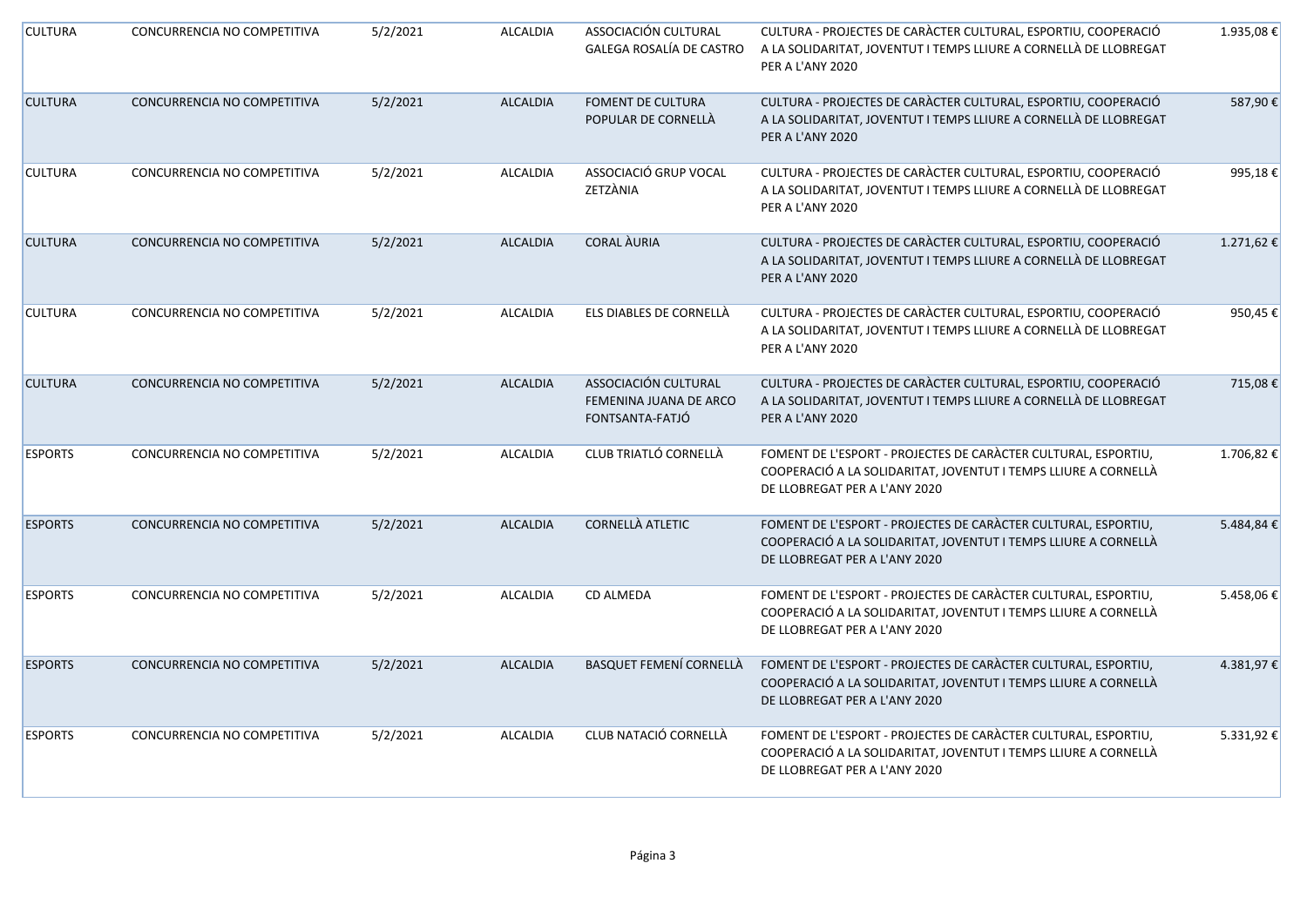| <b>ESPORTS</b> | CONCURRENCIA NO COMPETITIVA | 5/2/2021 | <b>ALCALDIA</b> | ESPORT CICLISTA CORNELLÀ                                         | FOMENT DE L'ESPORT - PROJECTES DE CARÀCTER CULTURAL, ESPORTIU,<br>COOPERACIÓ A LA SOLIDARITAT, JOVENTUT I TEMPS LLIURE A CORNELLÀ<br>DE LLOBREGAT PER A L'ANY 2020                            | 1.167€    |
|----------------|-----------------------------|----------|-----------------|------------------------------------------------------------------|-----------------------------------------------------------------------------------------------------------------------------------------------------------------------------------------------|-----------|
| <b>ESPORTS</b> | CONCURRENCIA NO COMPETITIVA | 5/2/2021 | ALCALDIA        | <b>CLUB HAMBOL RAPID</b><br>CORNELLÀ                             | FOMENT DE L'ESPORT - PROJECTES DE CARÀCTER CULTURAL, ESPORTIU,<br>COOPERACIÓ A LA SOLIDARITAT, JOVENTUT I TEMPS LLIURE A CORNELLÀ<br>DE LLOBREGAT PER A L'ANY 2020                            | 4.269,04€ |
| <b>ESPORTS</b> | CONCURRENCIA NO COMPETITIVA | 5/2/2021 | <b>ALCALDIA</b> | <b>SANT MIQUEL</b>                                               | SECCIÓ ESPORTIVA AMPA CEIP FOMENT DE L'ESPORT - PROJECTES DE CARÀCTER CULTURAL, ESPORTIU,<br>COOPERACIÓ A LA SOLIDARITAT, JOVENTUT I TEMPS LLIURE A CORNELLÀ<br>DE LLOBREGAT PER A L'ANY 2020 | 2.034€    |
| <b>ESPORTS</b> | CONCURRENCIA NO COMPETITIVA | 5/2/2021 | ALCALDIA        | CLUB D'ESCACS CORNELLÀ                                           | FOMENT DE L'ESPORT - PROJECTES DE CARÀCTER CULTURAL, ESPORTIU,<br>COOPERACIÓ A LA SOLIDARITAT, JOVENTUT I TEMPS LLIURE A CORNELLÀ<br>DE LLOBREGAT PER A L'ANY 2020                            | 1.525€    |
| <b>ESPORTS</b> | CONCURRENCIA NO COMPETITIVA | 5/2/2021 | <b>ALCALDIA</b> |                                                                  | CLUB BASQUETBOL CORNELLÀ FOMENT DE L'ESPORT - PROJECTES DE CARÀCTER CULTURAL, ESPORTIU,<br>COOPERACIÓ A LA SOLIDARITAT, JOVENTUT I TEMPS LLIURE A CORNELLÀ<br>DE LLOBREGAT PER A L'ANY 2020   | 6.762,87€ |
| <b>ESPORTS</b> | CONCURRENCIA NO COMPETITIVA | 5/2/2021 | <b>ALCALDIA</b> | ASSOCIACIÓ (+)<br>MEDIAMBIENT,<br>EXCURSIONISME, CULTURA<br>M.E. | FOMENT DE L'ESPORT - PROJECTES DE CARÀCTER CULTURAL, ESPORTIU,<br>COOPERACIÓ A LA SOLIDARITAT, JOVENTUT I TEMPS LLIURE A CORNELLÀ<br>DE LLOBREGAT PER A L'ANY 2020                            | 4.175,94€ |
| <b>ESPORTS</b> | CONCURRENCIA NO COMPETITIVA | 5/2/2021 | <b>ALCALDIA</b> | CLUB ESPORTIU CORNELLÀ                                           | FOMENT DE L'ESPORT - PROJECTES DE CARÀCTER CULTURAL, ESPORTIU,<br>COOPERACIÓ A LA SOLIDARITAT, JOVENTUT I TEMPS LLIURE A CORNELLÀ<br>DE LLOBREGAT PER A L'ANY 2020                            | 3.391,54€ |
| <b>ESPORTS</b> | CONCURRENCIA NO COMPETITIVA | 5/2/2021 | <b>ALCALDIA</b> | CLUB BASKET ALMEDA                                               | FOMENT DE L'ESPORT - PROJECTES DE CARÀCTER CULTURAL, ESPORTIU,<br>COOPERACIÓ A LA SOLIDARITAT, JOVENTUT I TEMPS LLIURE A CORNELLÀ<br>DE LLOBREGAT PER A L'ANY 2020                            | 3.583,06€ |
| <b>ESPORTS</b> | CONCURRENCIA NO COMPETITIVA | 5/2/2021 | <b>ALCALDIA</b> | UNIÓ ESCURSIONISTA DE<br>CATALUNYA DE CORNELLÀ                   | FOMENT DE L'ESPORT - PROJECTES DE CARÀCTER CULTURAL, ESPORTIU,<br>COOPERACIÓ A LA SOLIDARITAT, JOVENTUT I TEMPS LLIURE A CORNELLÀ<br>DE LLOBREGAT PER A L'ANY 2020                            | 1.185,14€ |
| <b>ESPORTS</b> | CONCURRENCIA NO COMPETITIVA | 5/2/2021 | <b>ALCALDIA</b> | CLUB TRIATLÓ CORNELLÀ                                            | INICIACIÓ ESPORT - PROJECTES DE CARÀCTER CULTURAL, ESPORTIU,<br>COOPERACIÓ A LA SOLIDARITAT, JOVENTUT I TEMPS LLIURE A CORNELLÀ<br>DE LLOBREGAT PER A L'ANY 2020                              | 561,58€   |
| <b>ESPORTS</b> | CONCURRENCIA NO COMPETITIVA | 5/2/2021 | <b>ALCALDIA</b> | CORNELLÀ ATLETIC                                                 | INICIACIÓ ESPORT - PROJECTES DE CARÀCTER CULTURAL, ESPORTIU,<br>COOPERACIÓ A LA SOLIDARITAT, JOVENTUT I TEMPS LLIURE A CORNELLÀ<br>DE LLOBREGAT PER A L'ANY 2020                              | 2.341,52€ |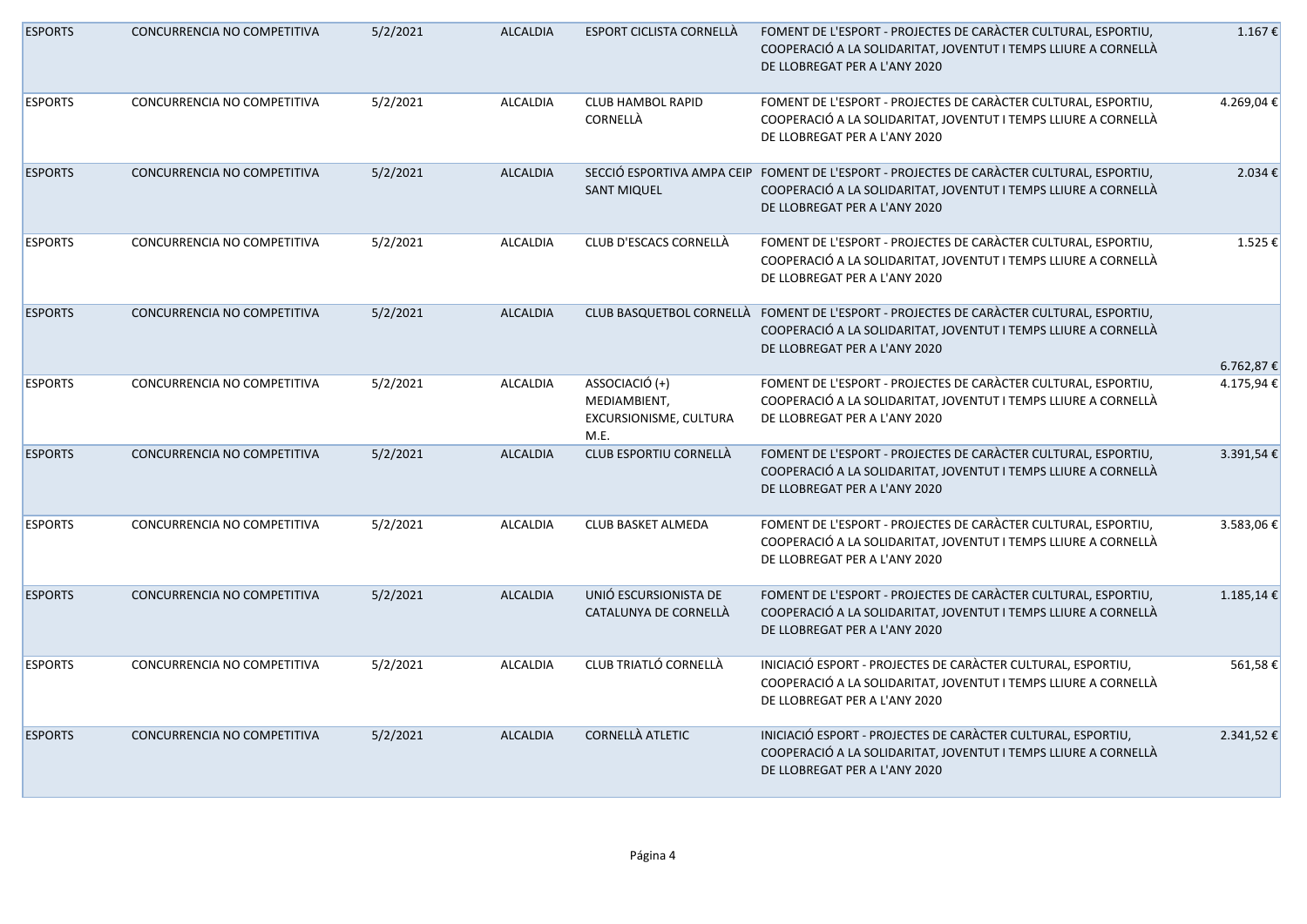| <b>ESPORTS</b>  | CONCURRENCIA NO COMPETITIVA | 5/2/2021 | ALCALDIA        | CD ALMEDA                                           | INICIACIÓ ESPORT - PROJECTES DE CARACTER CULTURAL, ESPORTIU,<br>COOPERACIÓ A LA SOLIDARITAT, JOVENTUT I TEMPS LLIURE A CORNELLÀ<br>DE LLOBREGAT PER A L'ANY 2020                          | 1.344,68€  |
|-----------------|-----------------------------|----------|-----------------|-----------------------------------------------------|-------------------------------------------------------------------------------------------------------------------------------------------------------------------------------------------|------------|
| <b>ESPORTS</b>  | CONCURRENCIA NO COMPETITIVA | 5/2/2021 | <b>ALCALDIA</b> | <b>BASQUET FEMENÍ CORNELLÀ</b>                      | INICIACIÓ ESPORT - PROJECTES DE CARÀCTER CULTURAL, ESPORTIU,<br>COOPERACIÓ A LA SOLIDARITAT, JOVENTUT I TEMPS LLIURE A CORNELLÀ<br>DE LLOBREGAT PER A L'ANY 2020                          | 1.831,72€  |
| <b>ESPORTS</b>  | CONCURRENCIA NO COMPETITIVA | 5/2/2021 | <b>ALCALDIA</b> | CLUB NATACIÓ CORNELLÀ                               | INICIACIÓ ESPORT - PROJECTES DE CARÀCTER CULTURAL, ESPORTIU,<br>COOPERACIÓ A LA SOLIDARITAT, JOVENTUT I TEMPS LLIURE A CORNELLÀ<br>DE LLOBREGAT PER A L'ANY 2020                          | 1.288,92€  |
| <b>ESPORTS</b>  | CONCURRENCIA NO COMPETITIVA | 5/2/2021 | <b>ALCALDIA</b> |                                                     | CLUB BASQUETBOL CORNELLÀ INICIACIÓ ESPORT - PROJECTES DE CARÀCTER CULTURAL, ESPORTIU,<br>COOPERACIÓ A LA SOLIDARITAT, JOVENTUT I TEMPS LLIURE A CORNELLÀ<br>DE LLOBREGAT PER A L'ANY 2020 | 2.034,06€  |
| <b>ESPORTS</b>  | CONCURRENCIA NO COMPETITIVA | 5/2/2021 | ALCALDIA        | CLUB BASKET ALMEDA                                  | INICIACIÓ ESPORT - PROJECTES DE CARÀCTER CULTURAL, ESPORTIU,<br>COOPERACIÓ A LA SOLIDARITAT, JOVENTUT I TEMPS LLIURE A CORNELLÀ<br>DE LLOBREGAT PER A L'ANY 2020                          | 1.618,56€  |
| <b>JOVENTUT</b> | CONCURRENCIA NO COMPETITIVA | 5/2/2021 | <b>ALCALDIA</b> | CLUB INFANTIL JUVENIL<br>SANFELIU-SANT ILDEFONS     | TEMPS LLIURE - PROJECTES DE CARÀCTER CULTURAL, ESPORTIU,<br>COOPERACIÓ A LA SOLIDARITAT, JOVENTUT I TEMPS LLIURE A CORNELLÀ<br>DE LLOBREGAT PER A L'ANY 2020                              | 21.728,00€ |
| <b>JOVENTUT</b> | CONCURRENCIA NO COMPETITIVA | 5/2/2021 | ALCALDIA        | GRUP ESPAI VOL I VOL                                | TEMPS LLIURE - PROJECTES DE CARÀCTER CULTURAL, ESPORTIU,<br>COOPERACIÓ A LA SOLIDARITAT, JOVENTUT I TEMPS LLIURE A CORNELLÀ<br>DE LLOBREGAT PER A L'ANY 2020                              | 7.200,34€  |
| <b>JOVENTUT</b> | CONCURRENCIA NO COMPETITIVA | 5/2/2021 | <b>ALCALDIA</b> | CENTRE INFANTIL I JUVENIL<br><b>MOWGLI</b>          | TEMPS LLIURE - PROJECTES DE CARACTER CULTURAL, ESPORTIU,<br>COOPERACIÓ A LA SOLIDARITAT, JOVENTUT I TEMPS LLIURE A CORNELLÀ<br>DE LLOBREGAT PER A L'ANY 2020                              | 26.787,34€ |
| <b>JOVENTUT</b> | CONCURRENCIA NO COMPETITIVA | 5/2/2021 | ALCALDIA        | CENTRE D'ESPLAI INFACTIL I<br><b>JUVENIL GAVINA</b> | TEMPS LLIURE - PROJECTES DE CARACTER CULTURAL, ESPORTIU,<br>COOPERACIÓ A LA SOLIDARITAT, JOVENTUT I TEMPS LLIURE A CORNELLÀ<br>DE LLOBREGAT PER A L'ANY 2020                              | 7.517,60€  |
| <b>JOVENTUT</b> | CONCURRENCIA NO COMPETITIVA | 5/2/2021 | <b>ALCALDIA</b> | FUNDACIÓ CATALANA DE<br>L'ESPAI                     | TEMPS LLIURE - PROJECTES DE CARÀCTER CULTURAL, ESPORTIU,<br>COOPERACIÓ A LA SOLIDARITAT, JOVENTUT I TEMPS LLIURE A CORNELLÀ<br>DE LLOBREGAT PER A L'ANY 2020                              | 7.520,00€  |
| <b>JOVENTUT</b> | CONCURRENCIA NO COMPETITIVA | 5/2/2021 | ALCALDIA        | ASSOCIACIÓ MIJAC ELS<br><b>ESQUIROLS</b>            | TEMPS LLIURE - PROJECTES DE CARÀCTER CULTURAL, ESPORTIU,<br>COOPERACIÓ A LA SOLIDARITAT, JOVENTUT I TEMPS LLIURE A CORNELLÀ<br>DE LLOBREGAT PER A L'ANY 2020                              | 400,00€    |